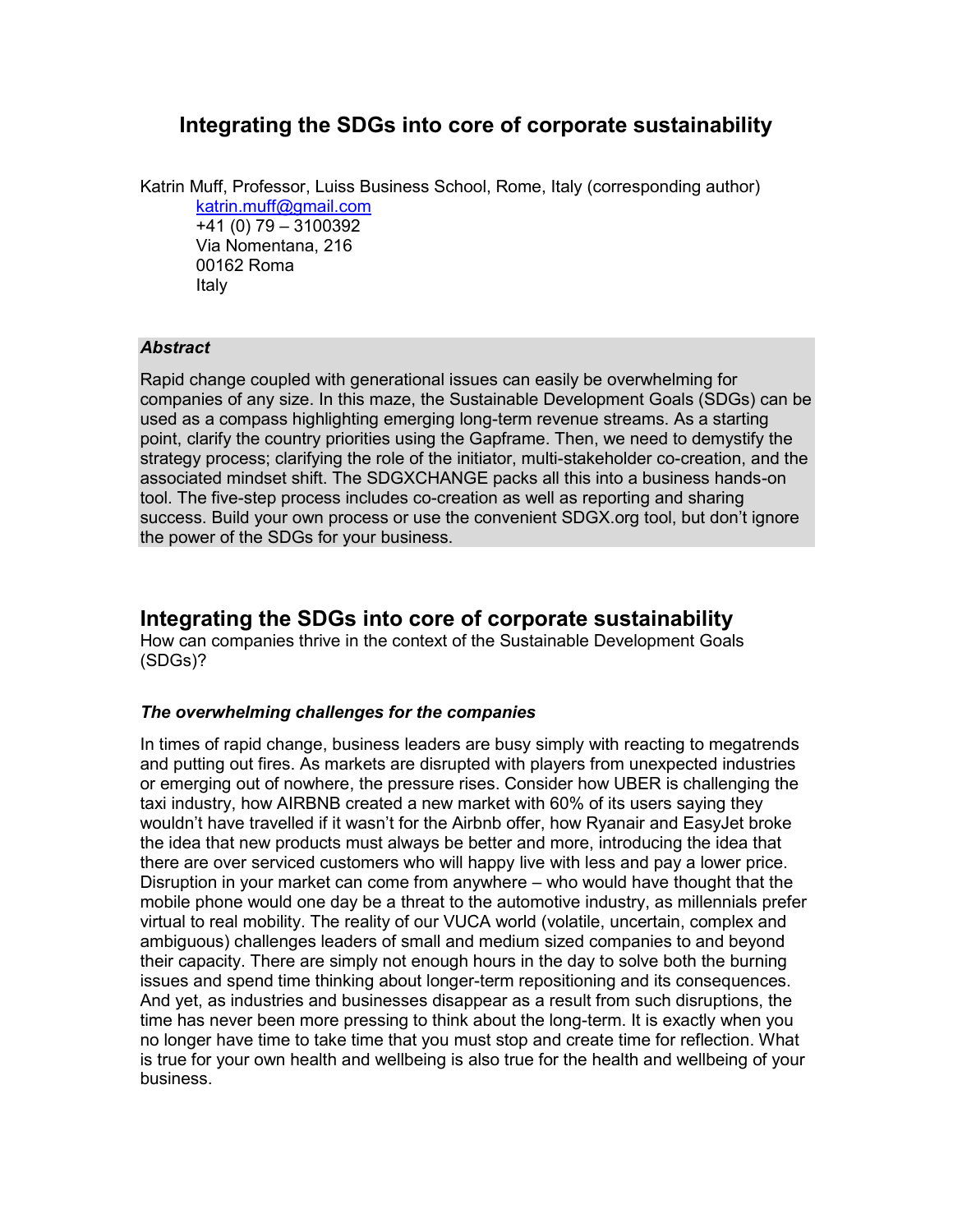## *The SDGs represent an opportunity in disguise*

There is a short-cut to the overwhelming complexity of dealing with this VUCA world. It comes from an unlikely corner, the United Nations! As more than 190 countries have signed up to the Sustainable Development Goals (short SDGs), business can count on a number of supportive policies to be introduced in the next decade enabling them to step in and solve these grand societal and environmental challenges. Bill Gates once said that not much happens in a year or two but that you will always underestimate what happens in a period of ten years. And this is what you can count on with the SDGs and related policies and regulations, too. Coalitions, governments and cross-sector initiatives of all kind will create soft-law and new regulations and incentive structures that will give those contributing to solving the SDGs a competitive advantage. Or, in sports language: the best defense is an attack. Rather than worrying about how disruption will kick you out of your market segment and defending the best you can against emerging threats, I suggest you focus on entirely new markets that emerge by solving those problems that society is most suffering from. These problems are likely to be complex and will not disappear overnight; hence they are what Peter Drucker called "business opportunities in disguise".

## *How to translate the global goals to a business context?*

A Swiss-based research project has developed a pragmatic answer to this most challenging question. Contributors across sectors have developed the GAPFRAME [\(www.gapframe.org\)](http://www.gapframe.org/) that clarifies at once which of the SDGs are relevant in the geographic context in which you operate and how these confusing global goals translate into clear challenges. The 24 issues that have been defined come with brief two sentence descriptions of what things would look like if the issue was resolved, offering an ideal vision towards which business and other stakeholders can now collaborate to define partial solutions for. The GAPFRAME is a conversation opener that allows different players to sit around a table and figure out how specific core competencies of each participating organizations serves to solve these often wicked and multi-faceted challenges. We have tested this in Switzerland by creating sector-specific sessions that have initiated overarching sector-solutions, no single company could have attempted alone (example: massively reducing packing waste in supermarkets).

# *And what does that concretely mean for the USA?*

As for 195 countries, the GAPFRAME offers a quick view on these issues for the USA (see Figure 1). Getting a grip on the carbon quotient and biodiversity are together with oceans, public finance, sustainable consumption, equal opportunity and waste treatment, clean energy as well as land and forests the burning issues that must be resolved as a priority if the United States wishes to contribute to a global safe space. These issues represent not only the largest opportunities but most likely also opportunities that will last in time and will receive most legislative support in the next two decades. The little "bit of magic" that businesses of any size are challenged to do is the following: embracing an "outside-in" perspective in favor of the existing "inside-out" view. The inside-out view illustrates the typical and much used defensive mode of looking at external challenges, namely the attempt to understand and protect against the risks of these problems out there, so that the business doesn't get harmed. While this is a useful and important way of reacting to what is going on in the world, it misses the chance to consider these issues as opportunities for new revenue-generating business. Starting a strategic reflection process by focusing on the burning issues in society is what the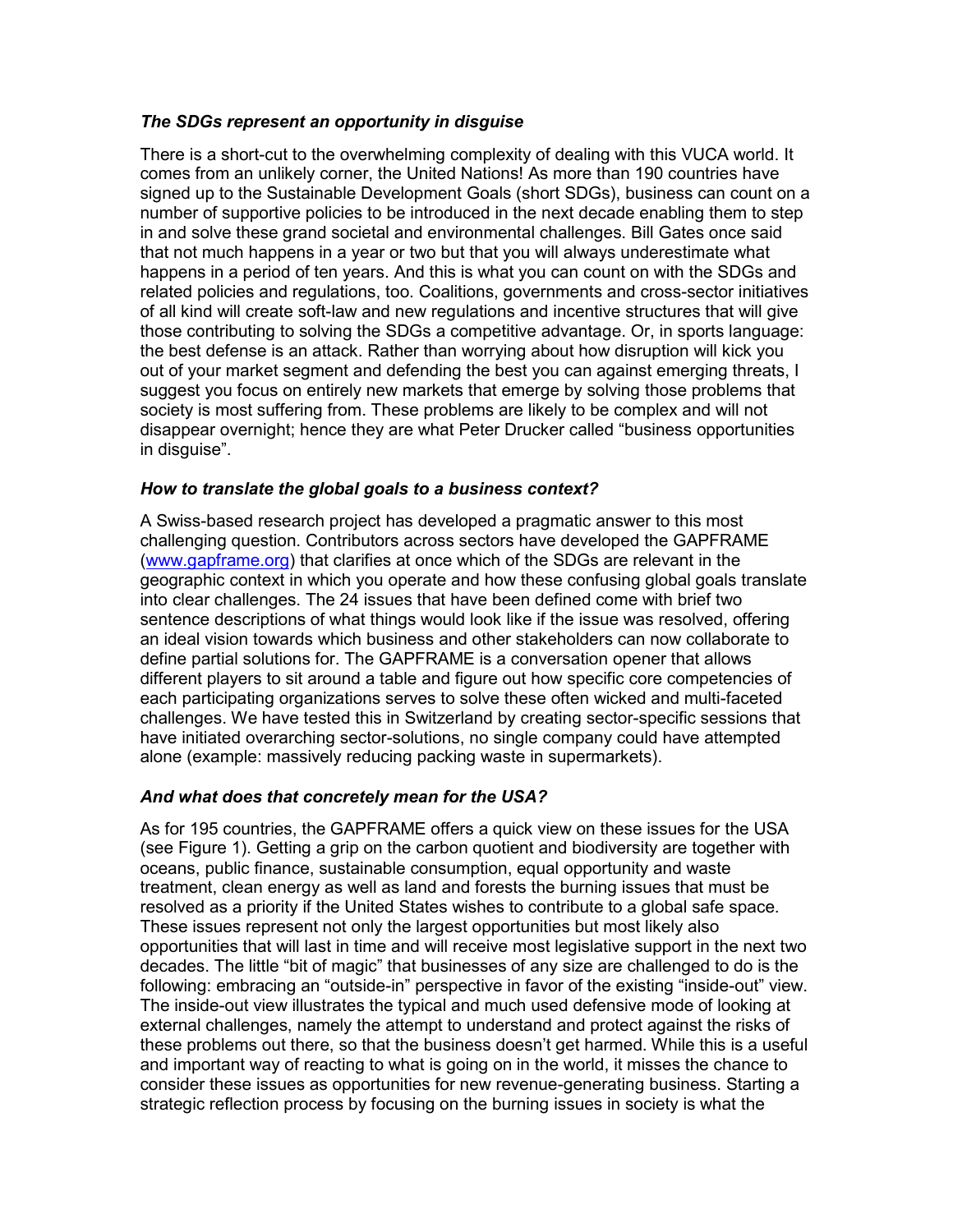outside-in perspective is all about. Imagine identifying the core competencies of your organization and then matching these with burning issues in society, with the purpose of creating one or two new businesses for you so that you have alternatives for the longterm.



Figure 1: The burning issues for the USA to achieve a safe space for all (www.Gapframe.org)

## *Demystifying the process of embedding the SDGs in your business strategy*

Our work with a handful of Swiss and international companies in the past 2 years has resulted in what we claim to be the shortest and most effective way for a business, particularly a small and medium sized business, to translate the SDGs into real business opportunities. We call it SDGXCHANGE (short [www.SDGx.org\)](http://www.sdgx.org/) and its tested five-step process safely and effectively drives organizations from an open question to a clear business plan. The process hinges on a few key elements such as working with internal and external stakeholders during the ideation process, creating resources for an effective prototyping process where ideas are tested with potential users and partners and where the Truly Sustainable Business Model Canvas allows defining the cornerstones of a new business opportunity in enough granularity to generate a couple of business plans to be implemented. While the process can be started by a business at any time, it is recommended to work with certified advisers who are in charge of the process and hence ensuring timely success. Facilitation is an art and differentiating between the project leader in terms of the "what", a person responsible for the "how" will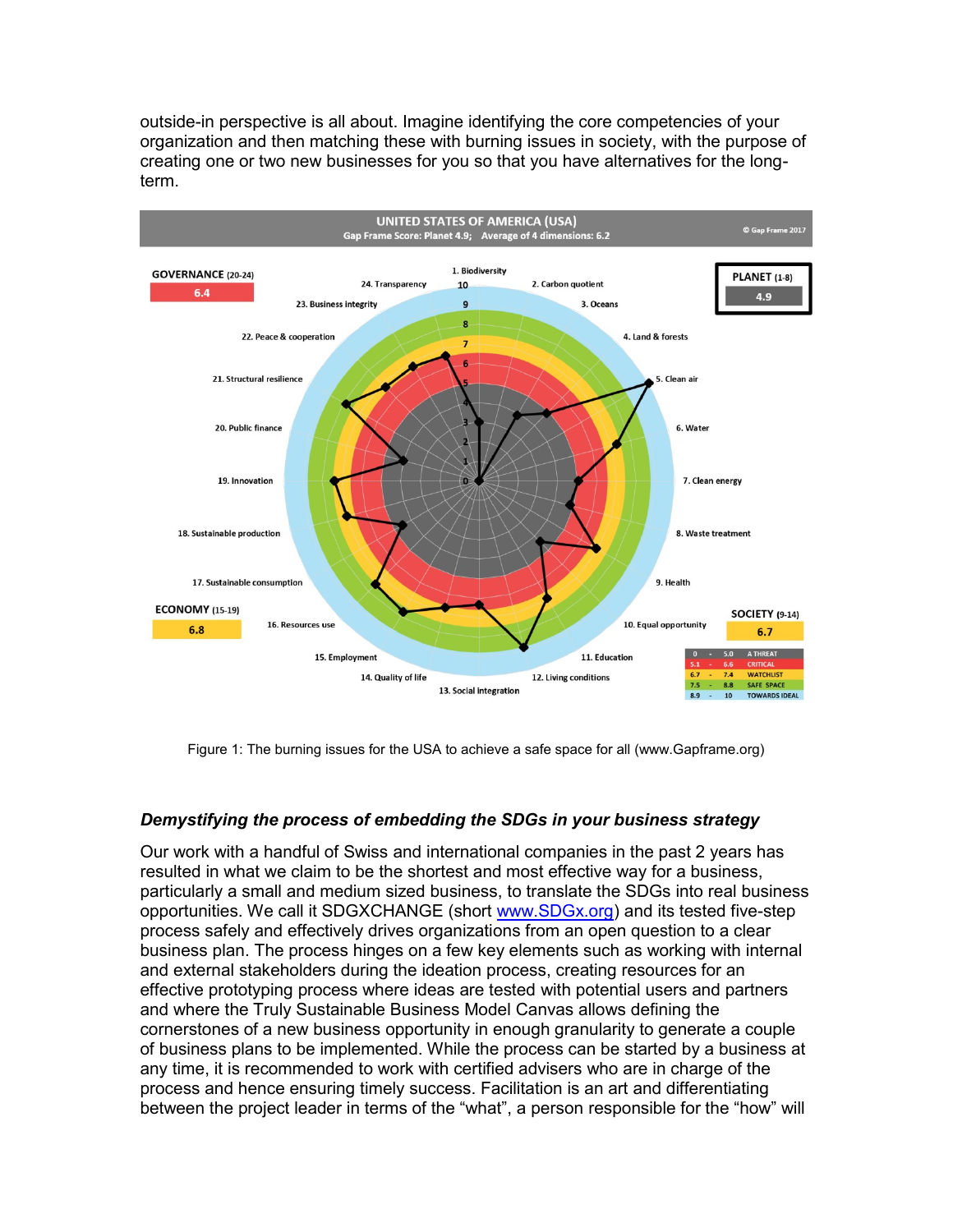keep the process tight and on track, anticipating and addressing the typical challenges of co-creation processes. Such challenges occur at the individual, at the group and at the common issue space level and are described in "Secrets, steps and superpowers of cocreation" (to be published by Routledge in September 2018). Experience shows that these challenges can be deal-breakers and deserve special attention.

# *The role of the initiator*

Another key insight from our co-creation experience and working with companies is the importance of the initiator. It matters greatly who the person is that is perceived as leading a co-creation process. In SMEs, it is ideally the CEO, whose involvement demonstrates a strong message in the organization regarding the importance of the project. If the CEO initiates and leads the project and shares updates inside the company, the stories told inside the organizations will change and will impact the culture and contribute to transforming the organization. A CEO may also delegate such a leadership to another important and ideally charismatic and influential member of the management or the board. It will however be even more important that the CEO is an active communicator of process updates to ensure that the project receives the internal support that is required to shape new business models. Experience shows that such cocreation processes are more delicate than other normal "projects" that can survive a change in leadership quite easily given the clear task focus. When we are inventing the future, the stability and visionary leadership that an initiator provides will literally make or break a project, and an unexpected departure or worse withdrawal of the initiator can easily result in disrupting the process resulting in failure.

# *Understanding the process of co-creation*

It is important to understand the various building blocks that typically define such a process. For this it is helpful to differentiate between the large innovation process that defines a given project from the small innovation process that takes places within the cocreation process itself (see Figure 2).



Figure 2: The large and the small innovation cycles of co-creation (Source: Five Superpowers for Co-Creators by Katrin Muff, 2018)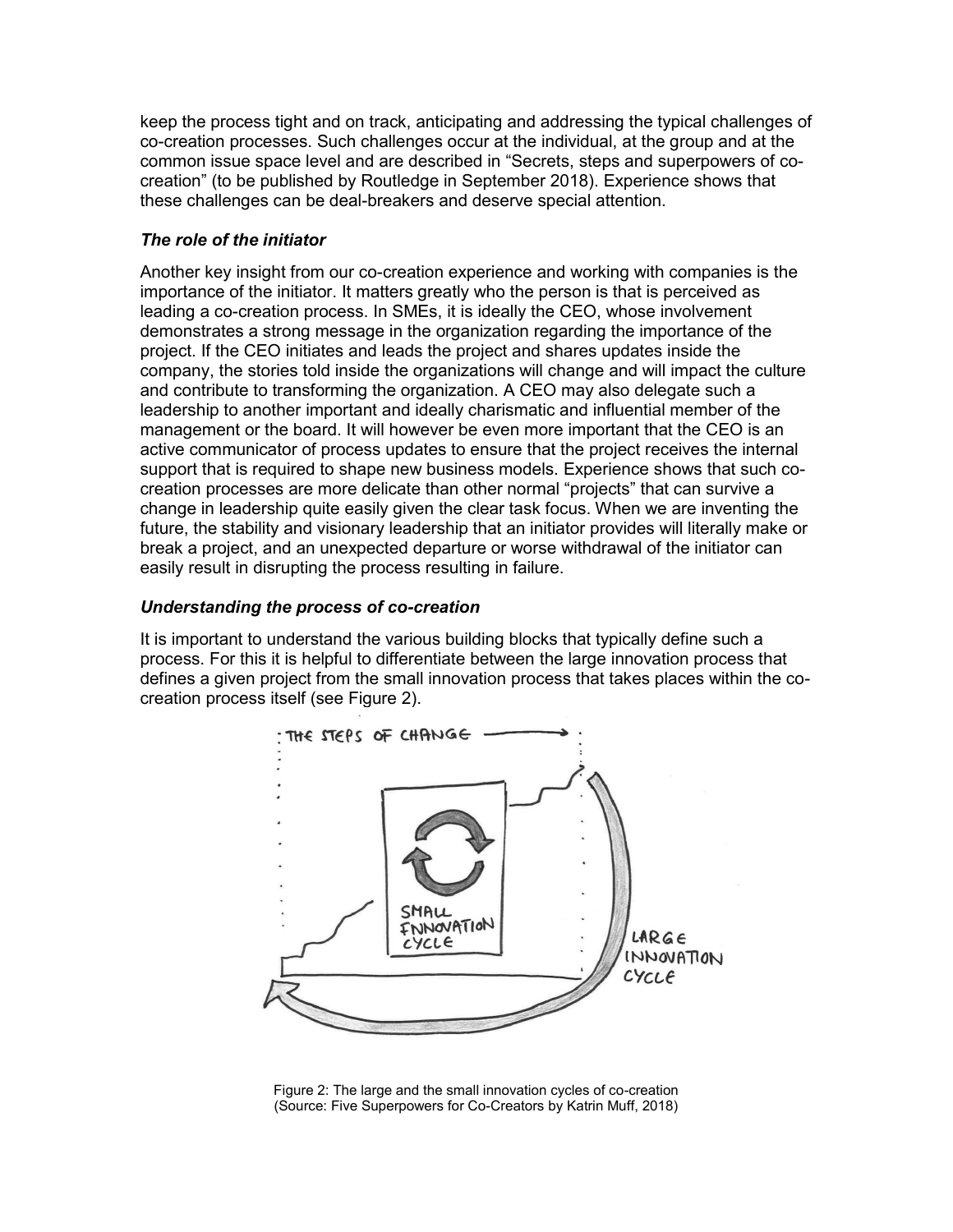Experience in the past decades has taught us that there are a number of elements, or building blocks, that define co-creation processes and that can enable success when correctly built together (see Figure 3). We differentiate between nine such building blocks:

- Finding and clarifying an issue
- Identifying different perspectives
- Building on perspectives to build an ideal vision
- Securing support from relevant stakeholders
- Prototyping solutions towards the ideal vision
- Testing the emerging pilots with potential users
- Reflecting on the journey and defining pathway to implementation
- Securing the implementation with relevant partners
- Appreciating contributions and closing the project

Not every co-creation process requires all of these, however, the initiator and the facilitator are well advised to consider why they might ignore one or several of these steps and how they can protect against the potential negative consequences of omitting a step.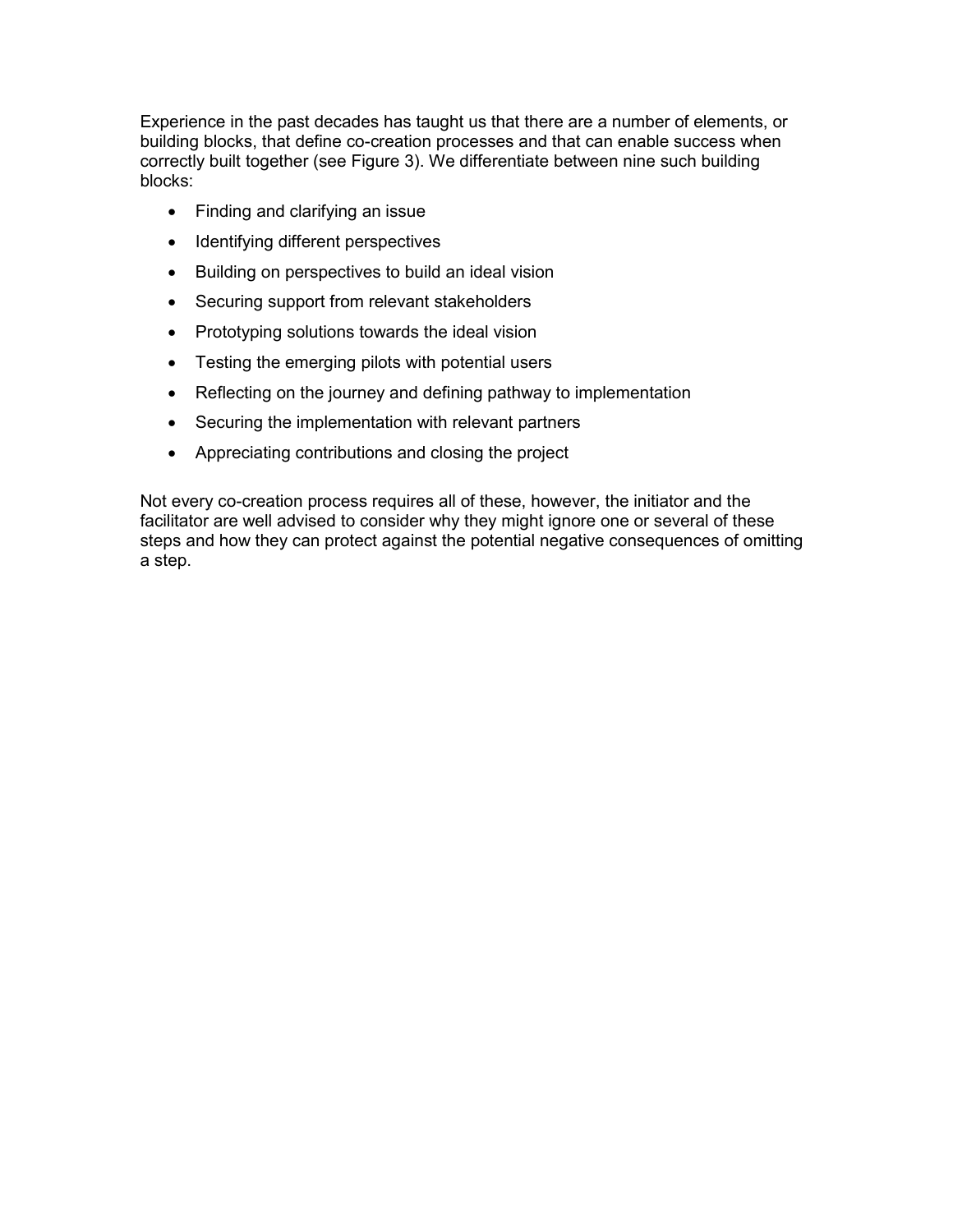

\* A change maker or an organization

Figure 3: The nine building blocks of co-creation (Source: Five Superpowers for Co-Creators by Katrin Muff, 2018)

#### *The mindset shift required to make co-creation processes work*

*"The issues we face are so big and the targets are so challenging that we cannot do it alone. When you look at any issue, such as food or water scarcity, it is very clear that no individual institution, government or company can provide the solution".*  Paul Polman, CEO of Unilever

As Polman outlines clearly, solving our burning issues of the world builds on the ability of organizations to work together with other institutions across sectors in multi-stakeholder co-creation processes. This is far from easy or evident. Reviewing the past five decades of such processes, the learnings and insights have been rich, building on dramatic failures and painful process breakdowns. The book "Secrets, steps and superpowers of co-creation" aims at translation these lessons learned into a guide for future change makers and ambitious organizations. Figure 4 highlights a key learning that is evident as soon as considered. Co-creation operates on very different principles than the normal state of competition, business typically operates in. In a state of co-creation, rather than rejecting differences, we embrace them. We uses values as a foundation of co-creation rather than a source of competition. On a personal level, we shift from feeling isolated from others to appreciating to what amazing degree we are all connected. This is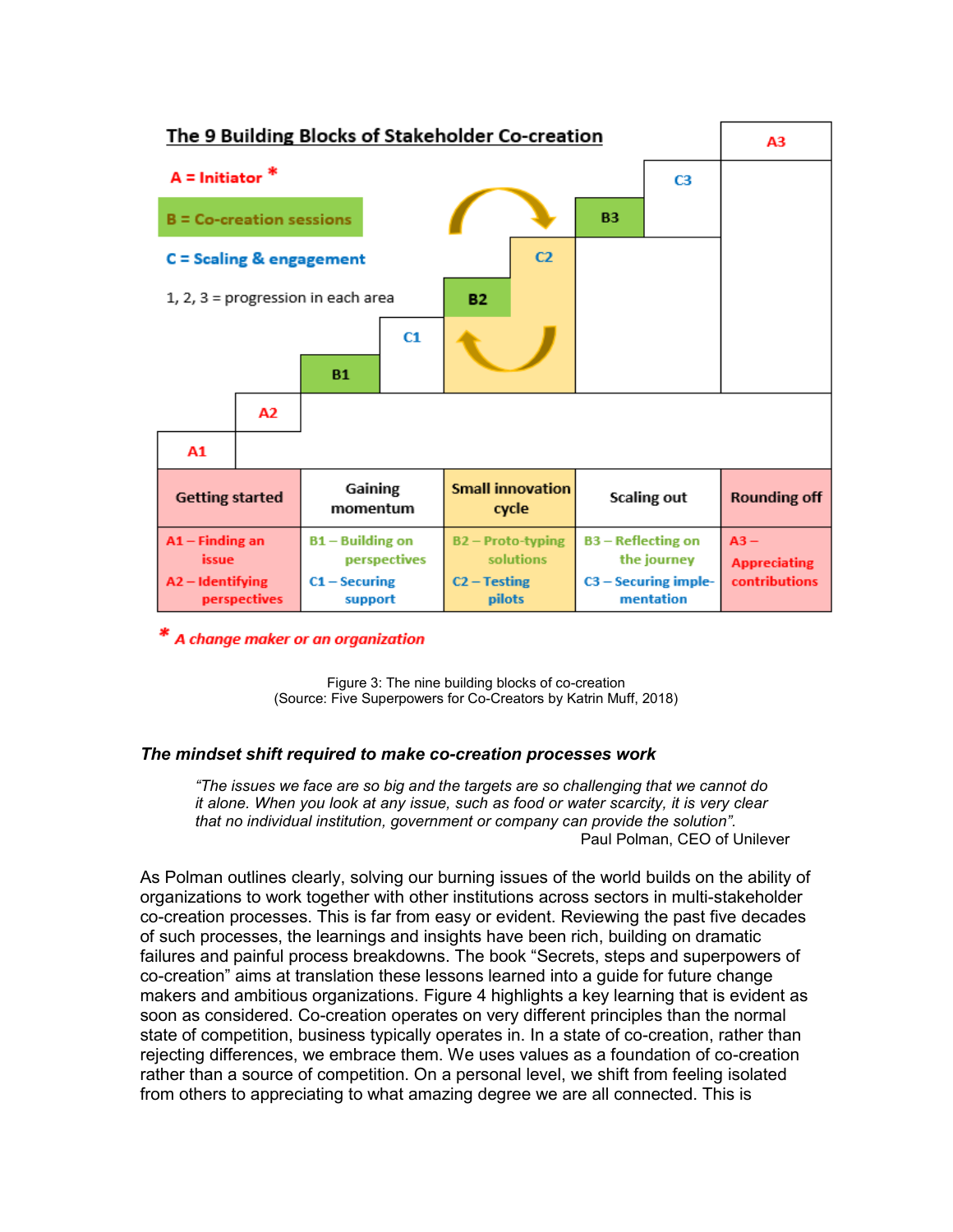expressed by stakeholders being able to overcome the desire to act in the interest of their "tribe" to orient their action in service of the issue at hand.



Figure 4: Shifting from a state of competition to a state of co-creation (Source: Five Superpowers for Co-Creators by Katrin Muff, 2018)

# *A pragmatic hands-on strategy tool tailor-made for organizations of all kind*

Taking into account both the process as well as the mindset shift represents an oftenoverwhelming challenge for busy organizations. We have worked with a half a dozen of Swiss companies since 2016 with the purpose to develop a pragmatic hands-on strategy tool for all kinds of organizations, and in particular for small and medium sized companies.

Today, the SDGXCHANGE [\(www.sdgx.org\)](http://www.sdgx.org/) offers such a solution, combining both process and knowledge tools in a most efficient way so that organizations can re-orient their strategy embracing an outside-in perspective by matching their core competencies with burning societal issues relevant in the countries of their operations. The GRIPS process is a five-step process that uses the essential building bocks (see Figure 5), starting with "Get Started" where the cultural readiness as well as stage of business sustainability of a given company are assessed. The "Redefine" step develops an understanding for the outside-in perspective and considers the sustainability priorities in the relevant countries. "Ideate" is a powerful co-creation day where the company leadership, young talent as well as relevant external stakeholders including the next generation. "Prototype" is an innovation process in itself and translate the ideas generated in the "ideate" step into concrete business plans ready for implementation. And "share" is the step where the organization measures, reports and shares its successes and learnings about having identified and implemented new revenue streams.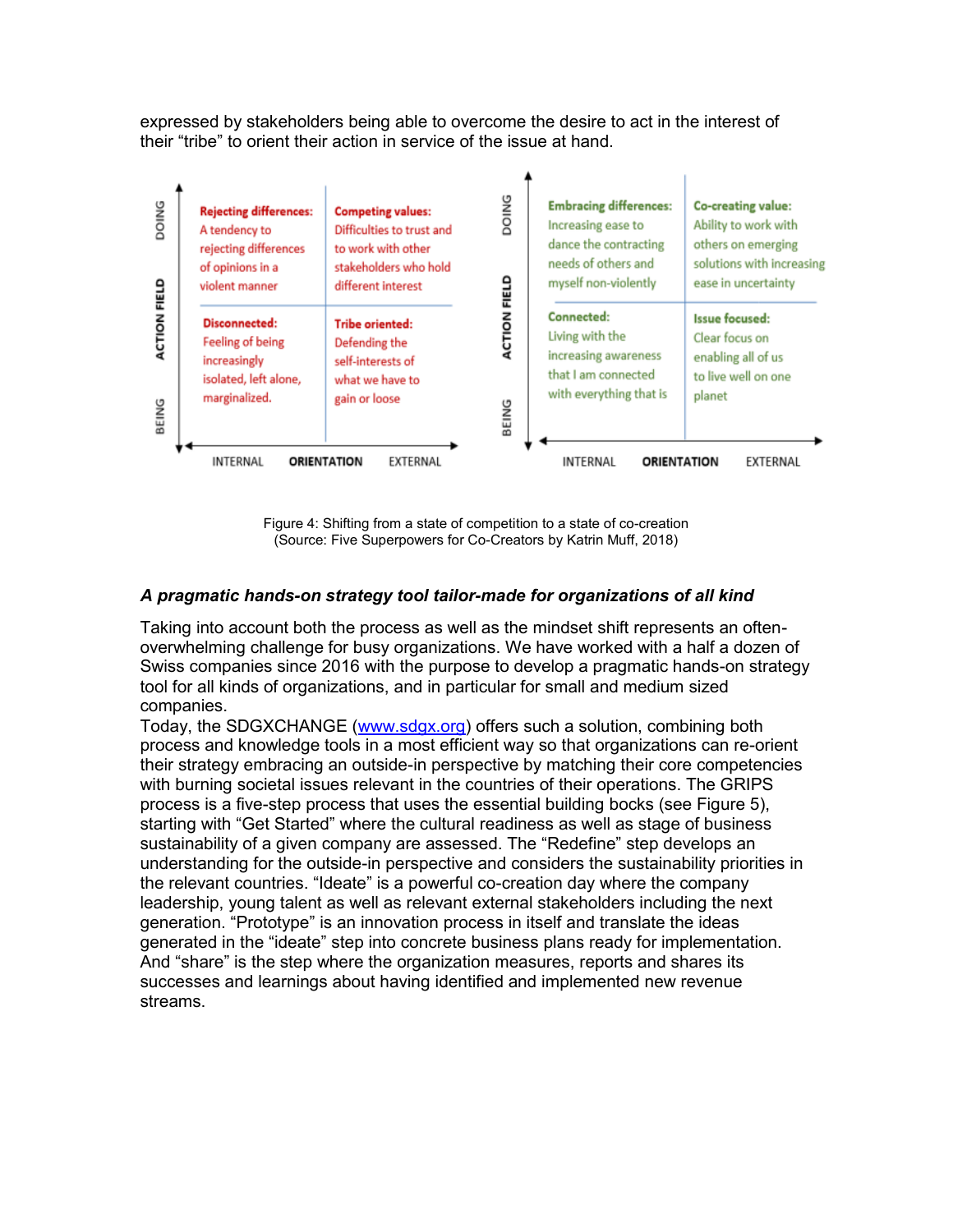

Figure 5: Co-creation made easy for business (www.sdgx.org) (Source: Five Superpowers for Co-Creators by Katrin Muff, 2018)

#### *Measuring success*

As a company successfully advances through the co-creation process towards identifying new long-term business opportunities, there is a point in time where the team selects among the various prototype ideas it has pursued and investigated. Given the often significant different between competing ideas, a quick and dirty assessment of each of them is critical to ensure that the most promising ideas wins. Promising in this context here means creating the biggest positive impact towards solving a societal issue. It also means considering the economic and social benefits to an organizations and its larger stakeholder community. While the triple bottom line approach comes to mind when enumerating these points, the challenge here is to anticipate an estimated impact rather than assessing the achieved impact in hindsight. The SDG EXCHANGE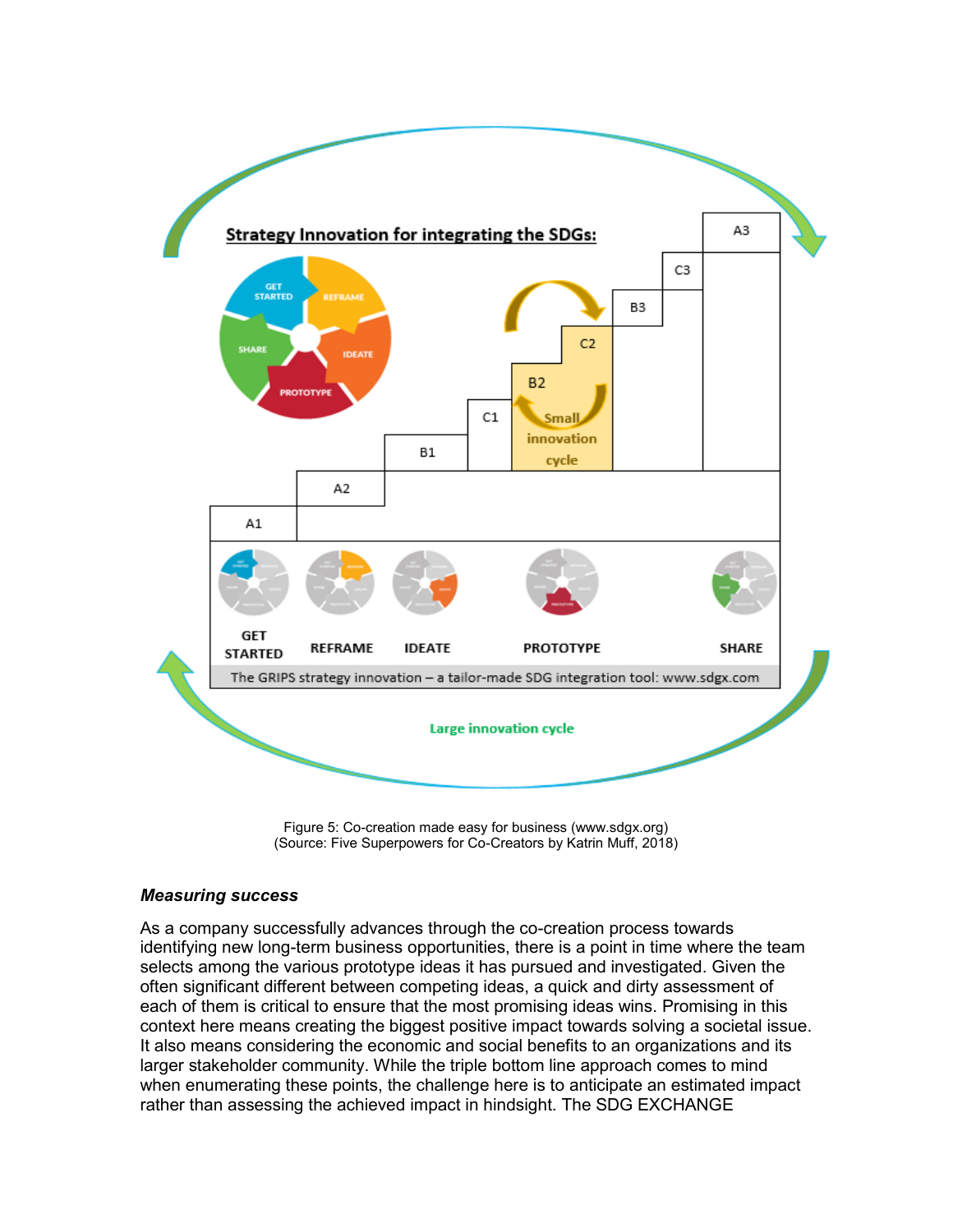[\(www.sdgx.org\)](http://www.sdgx.org/) offers access to leading-edge tools and approaches for this highly challenging element of coming up with business opportunities based on the SDGs. There is a lot of innovation in this space around the world and having an interpreter for these is of key importance for any type of organization that typically has a very limited amount of time to dedicate to searching answers for such questions. All of this is conveniently part of the SDG Exchange process integrating a variety of content and process methodologies in such a pragmatic way that a business organizationcan easily and conveniently engage with it.

# *Sharing and reporting*

Once a new business plan is adopted by a company, it is time to set up a new structure or even a new business. An ongoing effort of any new start-up is of course measuring its success, adapting to new insights along the way. Again, there are ample of ways of measuring success and how to report it. The field of integrated reporting has exploded since reporting of non-financial aspects of business has become the new standard. The Global Reporting Initiative (GRI) is issuing continuous updates to its instrument, adapting and improving the degree of sophistication in their models. The overwhelming complexity of a GRI reporting is far beyond the capacity of a SME that cannot dedicate a full-time person to simply report on its activities. Here again, pragmatic solutions are in demand and the Focused Reporting [\(www.focused-reporting.ch\)](http://www.focused-reporting.ch/) project offers hands-on insights of how to cover the essentials. Having analyzed the sustainability reports of 101 Swiss companies of all sizes and industry sectors, has resulted in an interesting approach that differentiates between the completeness, the credibility and the relevance of the reporting. The use of the GAPFRAME as a way to measure relevance is an interesting benefit to SDGXCHANGE users who can expect to score high in that area. Another part of measuring and sharing success is also to share the new business development as a likely best practice example. The Business Sustainability Today [\(https://sustainability-today.com\)](https://sustainability-today.com/) is a Swiss cross-sector initiative that features such best practice companies across Europe by creating professional short films about the company initiatives. A potentially interesting way to showcase a new business initiative of your company.

## *Suggestions and recommendations*

Operating a business in today's times and in anticipation of mega trends that are likely to entirely disrupt a majority of markets and business, is not for the faint hearted. To add to the complexity, we are currently in a period where the next generation is taking over the leadership of SMEs. The transition of power from one generation to the next is challenging in the best of situations and a true nightmare in the worst. We see the outside-in orientation that we suggest business needs to adapt as a bridge builder in this transition, avoiding a conflict of egos or personal preferences. Engaging together in a prospective process of identifying new business opportunities building on the existing competencies of a company can be an excellent catalyst of change and develop into a foundation for the future. Keeping the attention focused on the biggest challenges in society will ensure that business can be the positive force that we all hope business can be. It also creates an entirely different starting base for a conversation of new opportunities that are likely to circumvent the old conflicts that may have prevented change between the generations. The added challenge of a generational succession makes the facilitator no longer an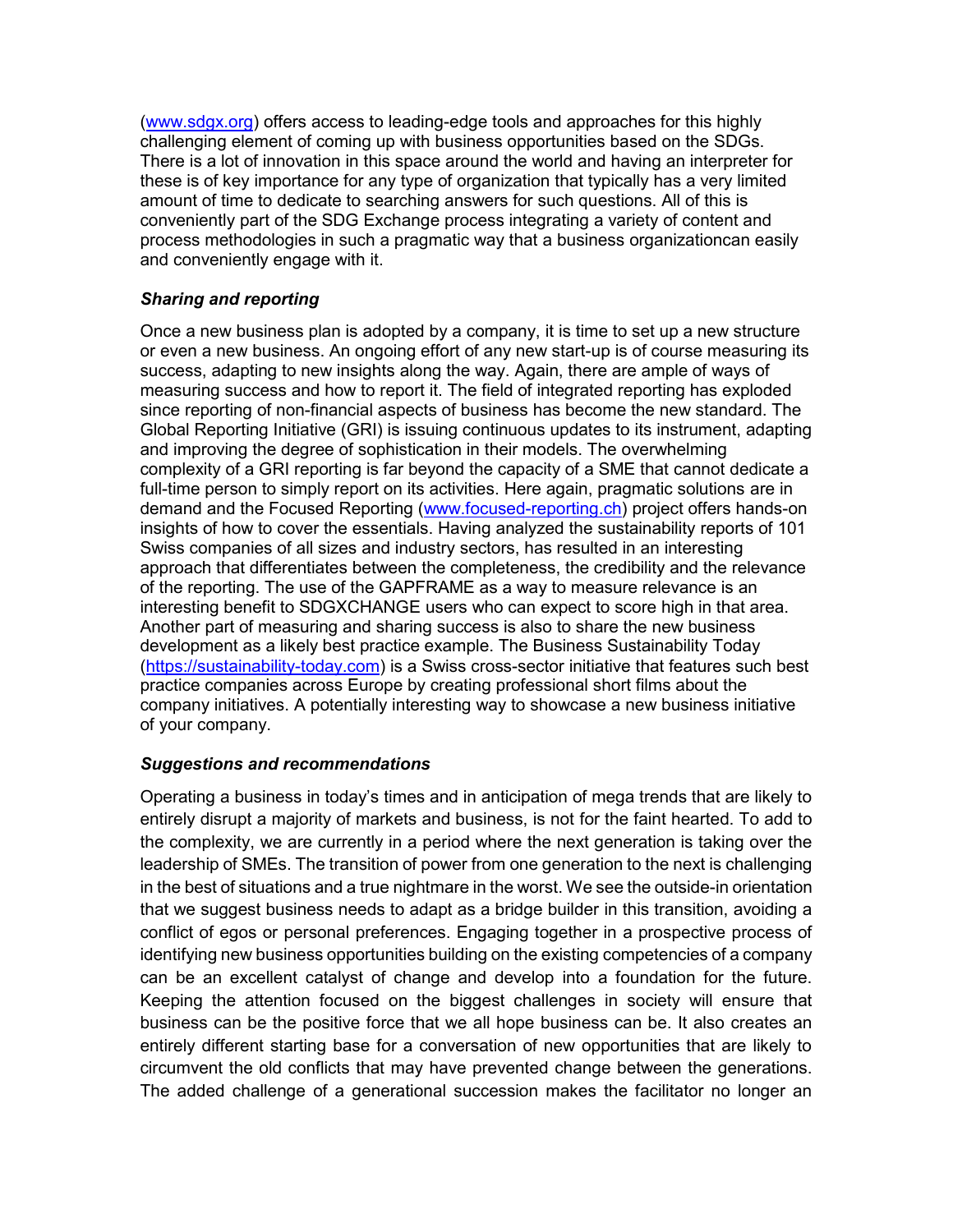option but a mandatory element of success. The facilitator will need to be equipped with coaching and mentoring competencies and be able to build a chemistry with both generations so that there is trust in the process. In our network, we are noticing an emerging number of capable change makers that are equipped with both the tools and the processes. Feel free to reach out to me if you need help in locating somebody capable near you.

# **For more information see: [www.SDGx.org](http://www.sdgx.org/)**

*Note: This article is builds on the German-language article "SDGs als*  Lebensversicherung von KMU" featured in Ortiz, D., Czuray, M. Scholz, M. [eds.] (2019): *'Verantwortungsvolle Unternehmensführung im österreichischen Mittelstand – Vision & Praxis', Berlin und Wiesbaden: Springer Gabler.*

#### References:

Dubach, B. (2019): Die UN-Nachhaltigkeitsziele: eine Inspirationsquelle für Innovationen, in changement 03/09 Innovation is the new work [https://www.changement-magazin.de/zeitschrift/fruehere-ausgaben/ausgabe-03-2019-](https://www.changement-magazin.de/zeitschrift/fruehere-ausgaben/ausgabe-03-2019-Innovation-is-the-new-work/) [Innovation-is-the-new-work/](https://www.changement-magazin.de/zeitschrift/fruehere-ausgaben/ausgabe-03-2019-Innovation-is-the-new-work/)

Dyllick, T. (2015): Die Suche nach echter Nachhaltigkeit. In: Neue Zürcher Zeitung (Themen und Thesen), Nr. 292, 16.12.2015, 29. [http://www.nzz.ch/wirtschaft/wirtschaftspolitik/die-suche-nach-echter-nachhaltigkeit-](http://www.nzz.ch/wirtschaft/wirtschaftspolitik/die-suche-nach-echter-nachhaltigkeit-1.18663657)[1.18663657](http://www.nzz.ch/wirtschaft/wirtschaftspolitik/die-suche-nach-echter-nachhaltigkeit-1.18663657) (accessed January 12, 2016)

Dyllick, T. & Muff, K. (2016): Clarifying the Meaning of Sustainable Business: Introducing a Typology from Business-as-usual to True Sustainability. Organization & Environment, Vol. 29, No. 2, 2016, 156-174.

Gapframe: [www.gapframe.org](http://www.gapframe.org/)

GRI (Global Reporting Initiative)/UN GC (United Nations Global Compact)/ WBCSD (World Business Council for Sustainable Development): SDG Compass. The guide for business action on the SDGs.<http://sdgcompass.org/> (accessed January 12, 2016)

Muff, Katrin, Kapalka, Agnieska, Dyllick, Thomas, 2017: The Gap Frame - Translating the SDGs into relevant national Grand Challenges for strategic business opportunities, The International Journal of Management Education, 2017 15, 363-383

Muff, Katrin, Kapalka, Agnieska, Dyllick, Thomas, 2018: Moving the world into a safe space - Gapframe methodology, The International Journal of Management Education, 2018 16-3, 349–36

Muff, Katrin, 2018: Five Superpowers for Co-creators. Routeledge Publishing, Sheffield. [www.5superpowers.org](http://www.5superpowers.org/)